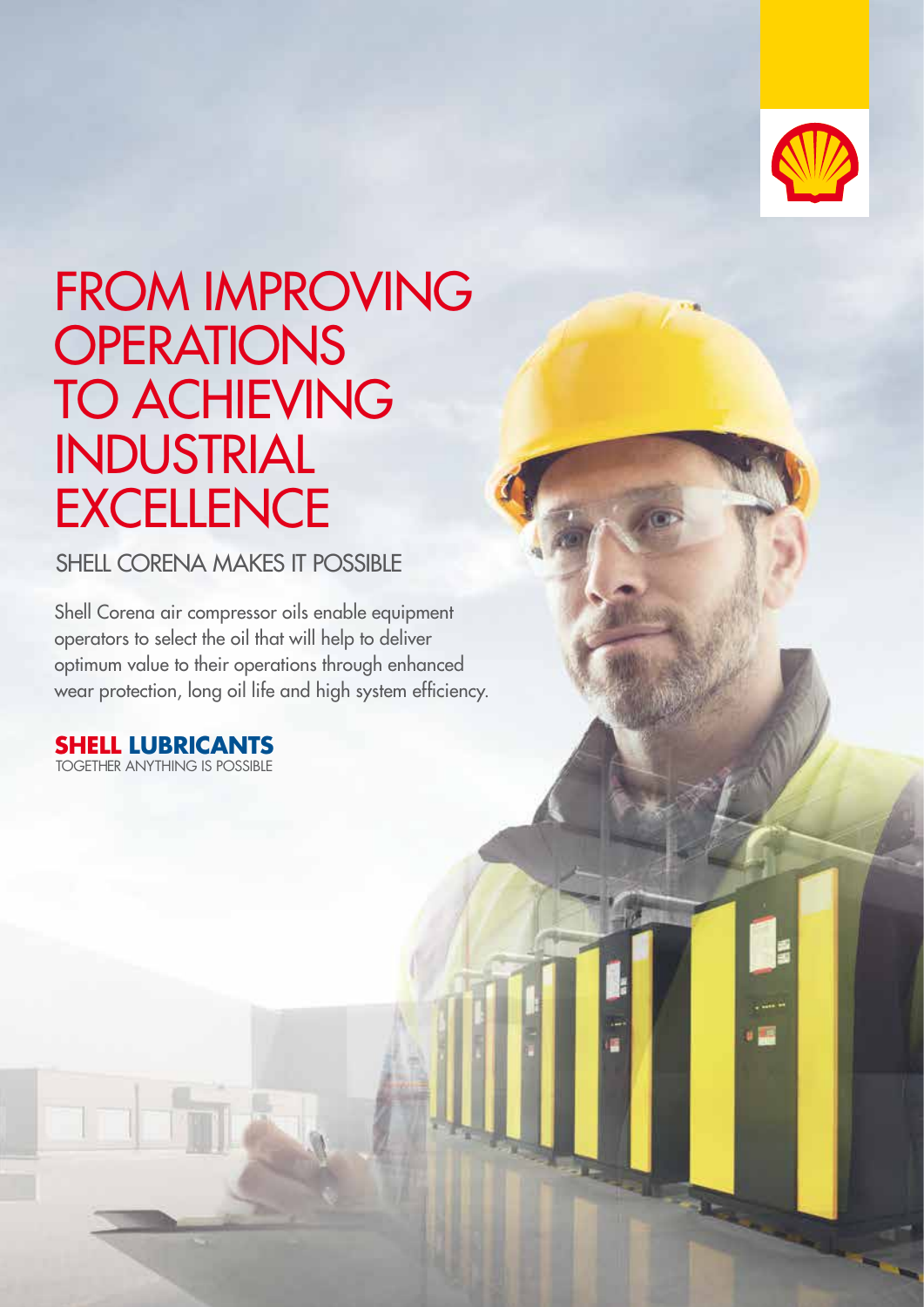EVERY PART OF YOUR MACHINE OR PROCESS HAS BEEN METICULOUSLY ENGINEERED, SO YOU WANT TO BE SURE THAT YOU CHOOSE A LUBRICANT THAT HAS BEEN DESIGNED TO ENSURE THAT YOUR EQUIPMENT IS WELL PROTECTED AND WORKS EFFICIENTLY.

The **Shell Corena** range of air compressor oils has been developed to enable equipment operators to select the oil that will **deliver optimum value to their operations through enhanced wear protection, long oil life and high system efficiency.**

#### **A RANGE OF AIR COMPRESSOR OILS TO MEET YOUR NEEDS**

To meet the challenges of a wide range of air compressors and applications, Shell has designed a portfolio of oils that enables you to choose a product to match your needs.

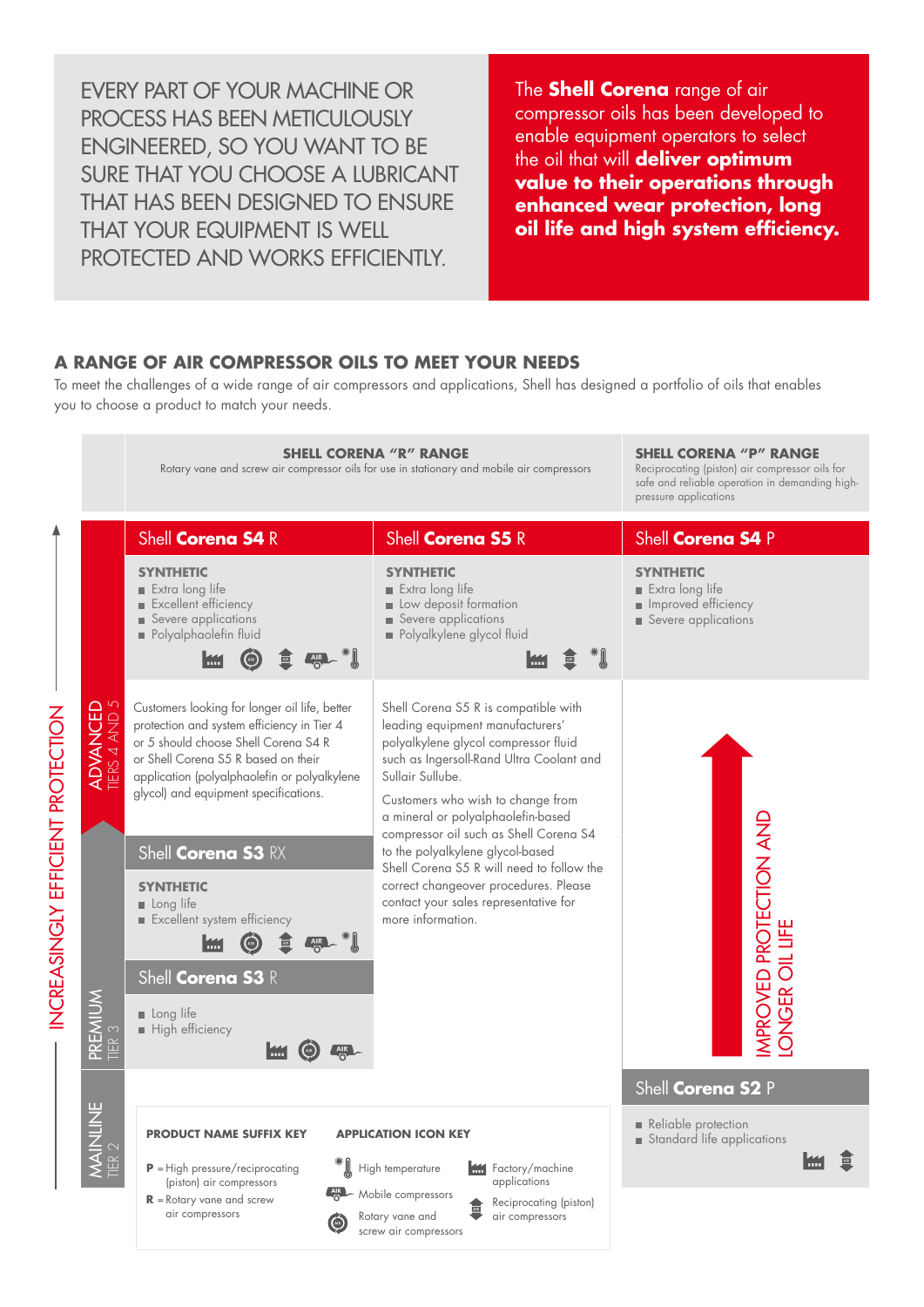

## **REAL-WORLD VALUE DELIVERY**

Customers that have switched to Shell Corena S4 R have seen the following benefits

- 100% longer oil-drain intervals compared with conventional oils
- <sup>n</sup> extended equipment service life: one cement company is running its compressors for three times longer between overhauls
- $\blacksquare$  a reduction in the high operating temperatures caused by thickening of the original oil, which prevented the oil valves from working efficiently.
- n increasing oil-drain intervals by 100% compared with conventional oils

### **PERFORMANCE YOU CAN COUNT ON**

Shell's air compressor oils are developed in close co-operation with customers and equipment makers. The Shell Corena range is well known to equipment makers and its performance has been demonstrated in real-life applications to help reduce the possibility of your equipment letting you down.

#### **SYSTEM EFFICIENCY**

Shell Corena oils are designed to promote system efficiency by suppressing foaming, releasing trapped air and rapidly separating out condensed water



The gas-to-liquids (GTL) base oil in Shell Corena's synthetic products give them a higher viscosity index and a lower pour point than mineral-based oils. This means that the oils remain close to their optimal viscosity over a wider range of ambient temperature.

#### **WEAR PROTECTION**

The Shell Corena range includes dedicated rotary compressor oils designed to control vane, bearing and screw wear, and oils for reciprocating compressors specifically to control cylinder, pistonring and valve wear.

The range incorporates the latest synthetic oils – **Shell Corena S5 R, Shell Corena S4 R** and **Shell Corena S3 RX** – for enhanced wear protection in high-temperature conditions and for extended operations.



#### **LONGER OIL LIFE**

The longer an oil's life, the less fluid maintenance your equipment requires, so it can continue to operate without interruption.



EVEN IN REGIONS OF HIGH